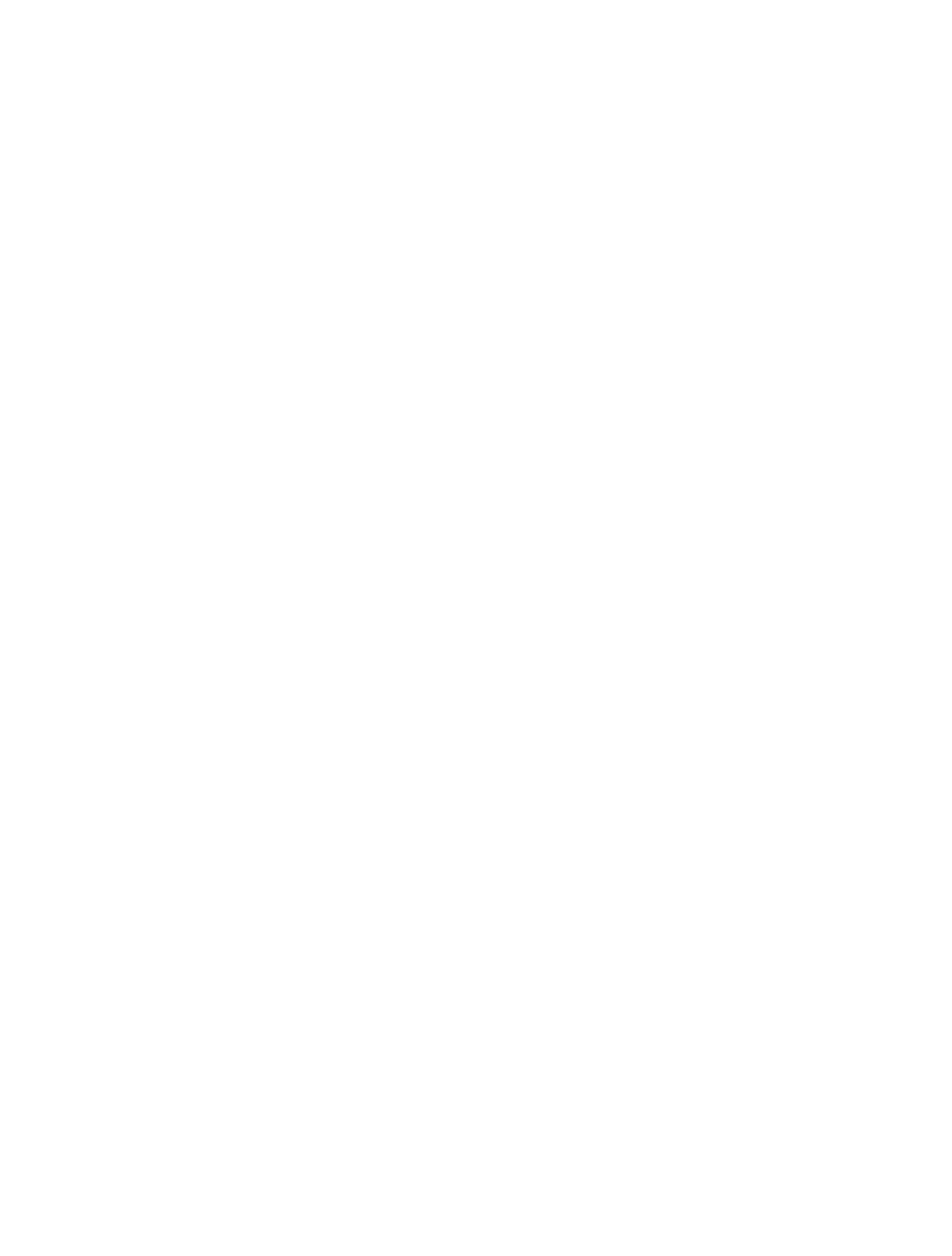# **NEPAL-CHIN A BOUNDARY PROTOCOL**

Published by the Department of Publicity and Broadcasting **Ministry of National Guidance HMG, Nepal** 

 $\zeta$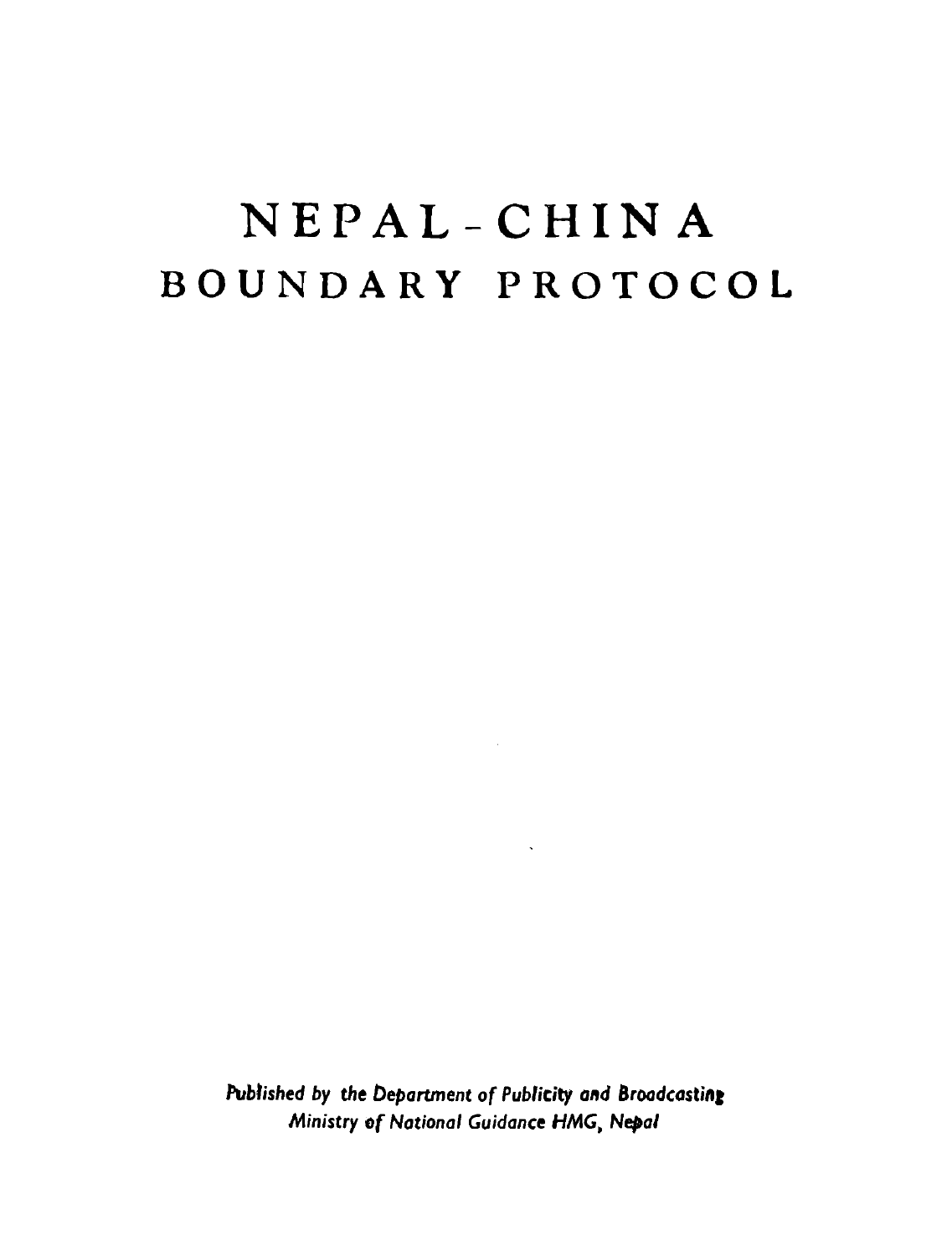**First Edition 1,000 Class "A"** 

## 1963

*Printed in NEPAL at the Nepal Press, Kathmandu*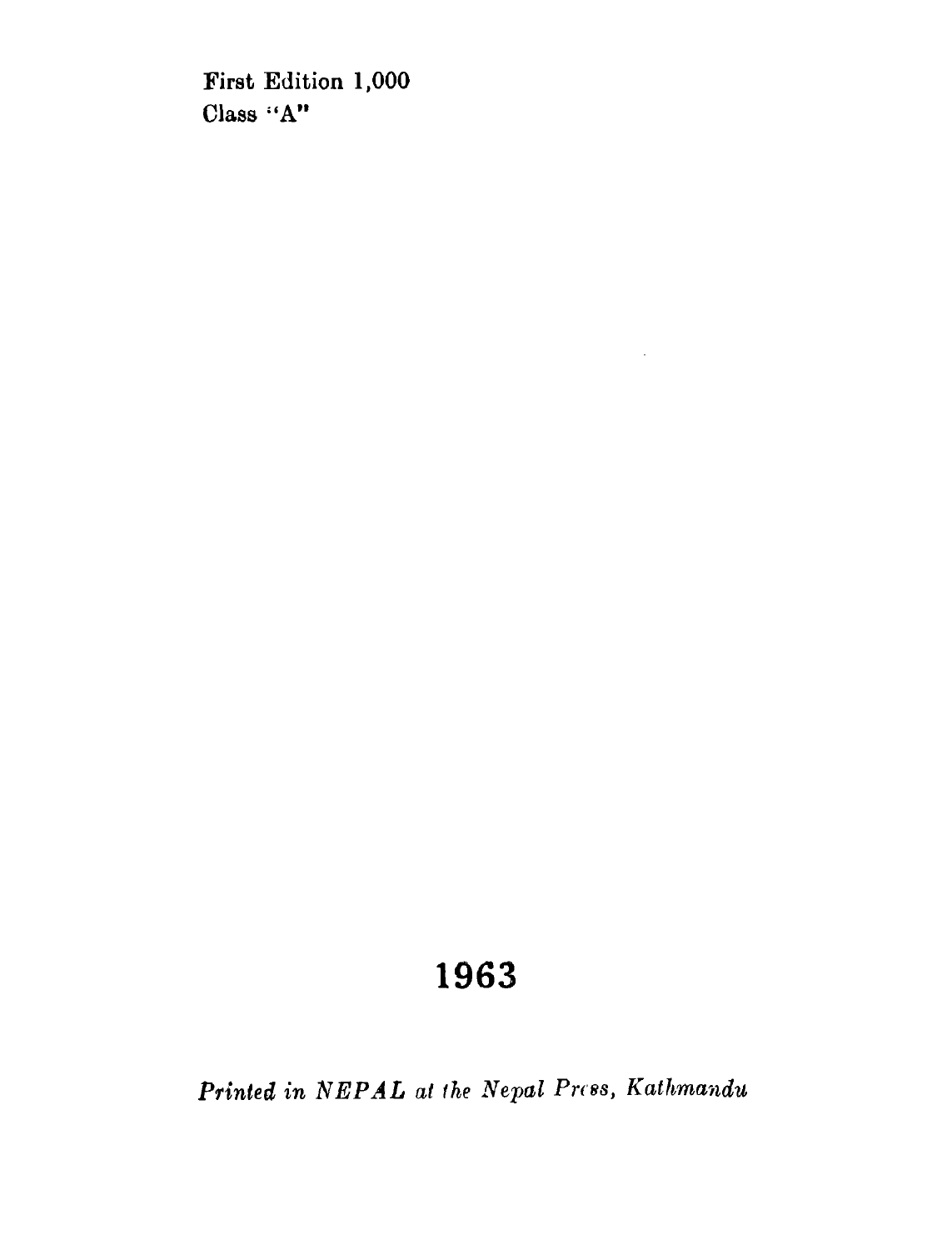

### Signing Ceremony

**of** *lhe Boundary Protocol* 

PROTOCOL to the Nepal-China Boundary Treaty was signed in Peking on January 20 in the midst of a special ceremony. The signatories on behalf of His Majesty's Government and the Government of the People's Republic of China were the Vice-Chairman and Foreign Minister, Dr.Tulsi Giri, and the Vice-Premier and Foreign Minister, Marshal Chen Yi, respectively. Chairman of the People's Republic of China, Mr. Liu Shao-chi was also present in **the signing ceremony**.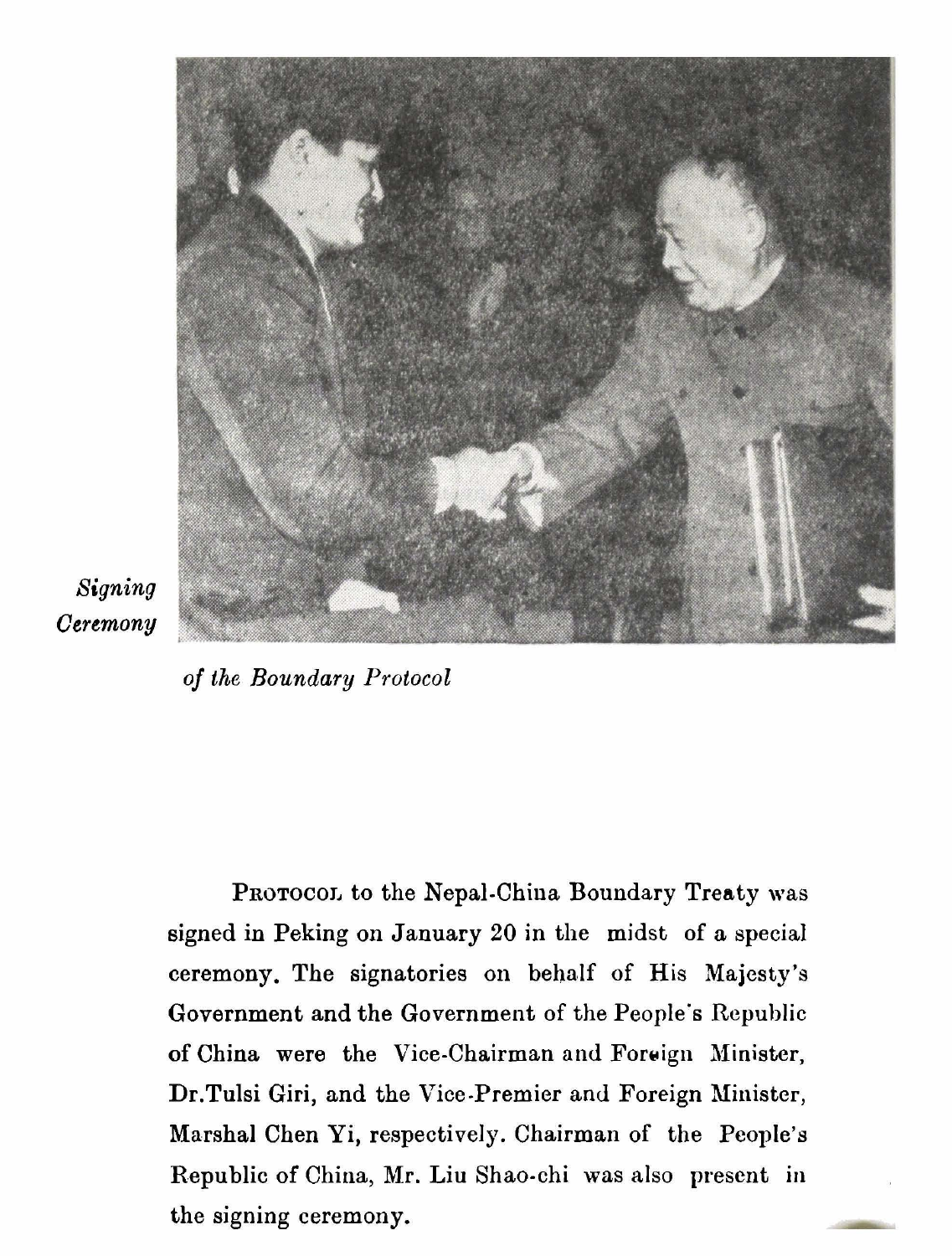Vice-Chairman, Dr.Giri left Kathmandu on January **16** for Calcutta on the first leg of his journey to Peking at the invitation of the Chinese Foreign Minister, Marshal Chen Yi.He was accompanied by the Foreign and Defonce Secretary, Major General Padma Babadur Khatry. **Intcr**viewed by the press-men. Dr. Giri had stated that his present visit to China was to sign the Boundary Protocol.

Dr. Giri arrived in Peking on January 19 according to schedule, where he was given a warm friendly welcome **by** Foreign Minister Chen Yi and other Chinese leaders along with the Royal Nepalese Ambassador to China, Mr. Keshar Bahadur KC.

In a welcome speech, Marshal Chen Yi expressed his confidence that the present visit of Dr. Giri "will further strengthen the traditional friendship and close co-operation between the two countries."

In his reply speech Dr. Giri said : "I have brought with me the goodwill and cordial felicitations from our beloved sovereign, King Mahendra, and the people of Nepal to Chairman Liu Shao-Chi as well as to the government and the people of China.''

Referring to the Protocol, which was to be signed, Dr. Giri said, it "will not only prove a great landmark in the history of our two countries **but** also inspire confidence for others who have yet to accomplish this **much-** 

 $\boldsymbol{2}$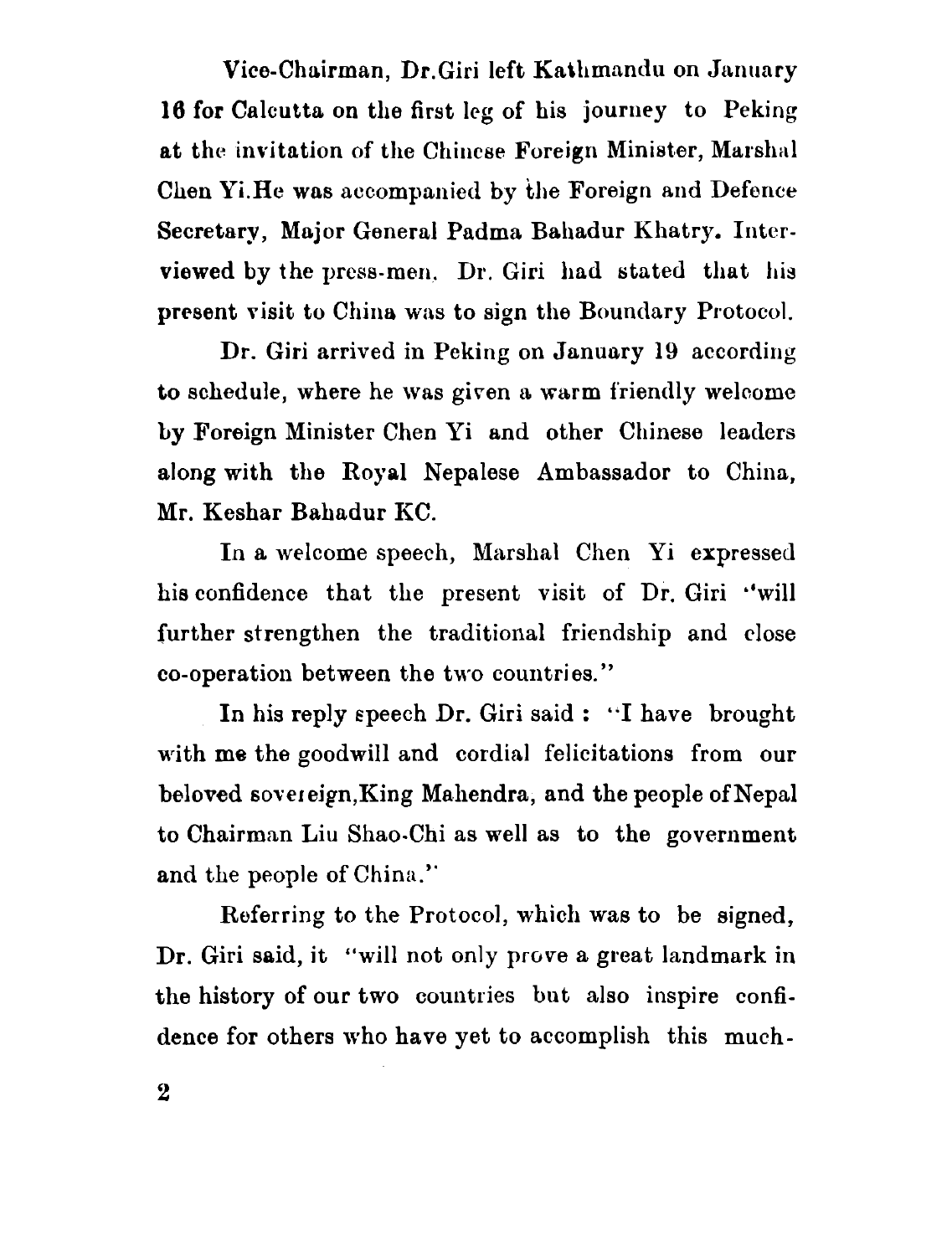desired task."

The Peking airport **was** tastefully decorated on this occasion. And thousands of the citizens of Peking thronged it, braving the sub-zero temperature. They welcomed the visiting Foreign Minister waving the national flags of the two countries, beating drums and cymbals and shouting slogans like "Long Live Sino-Nepalese Friendship", and "Long Live World Peace. "

On the evening of hie arrival, Dr. Giri called on Marshal Chen Yi and had a cordial talk uith him. At night Marshal Chen Yi gave a dinner at the Great Hall of the People in honour of Dr. Tulsi Giri and his party. Both Dr. Giri and Marshal Chen Yi availed themselves of this opportunity to speak warm words on the lasting friendship between the two countries.

Dr. Giri said, the signing of the Boundary Protocol will put to an end the age-old dispute in a spirit of mutual accomodation, mutual understanding, consultations and reasonableness on the part of Nepd **and** China. The pillars, which hare been erected on the formally delimited boundary line, are not only the markers of a new era in the consolidation of friendship between our two countries but memorials of how countries with different political systems could live together in peace and amity.

3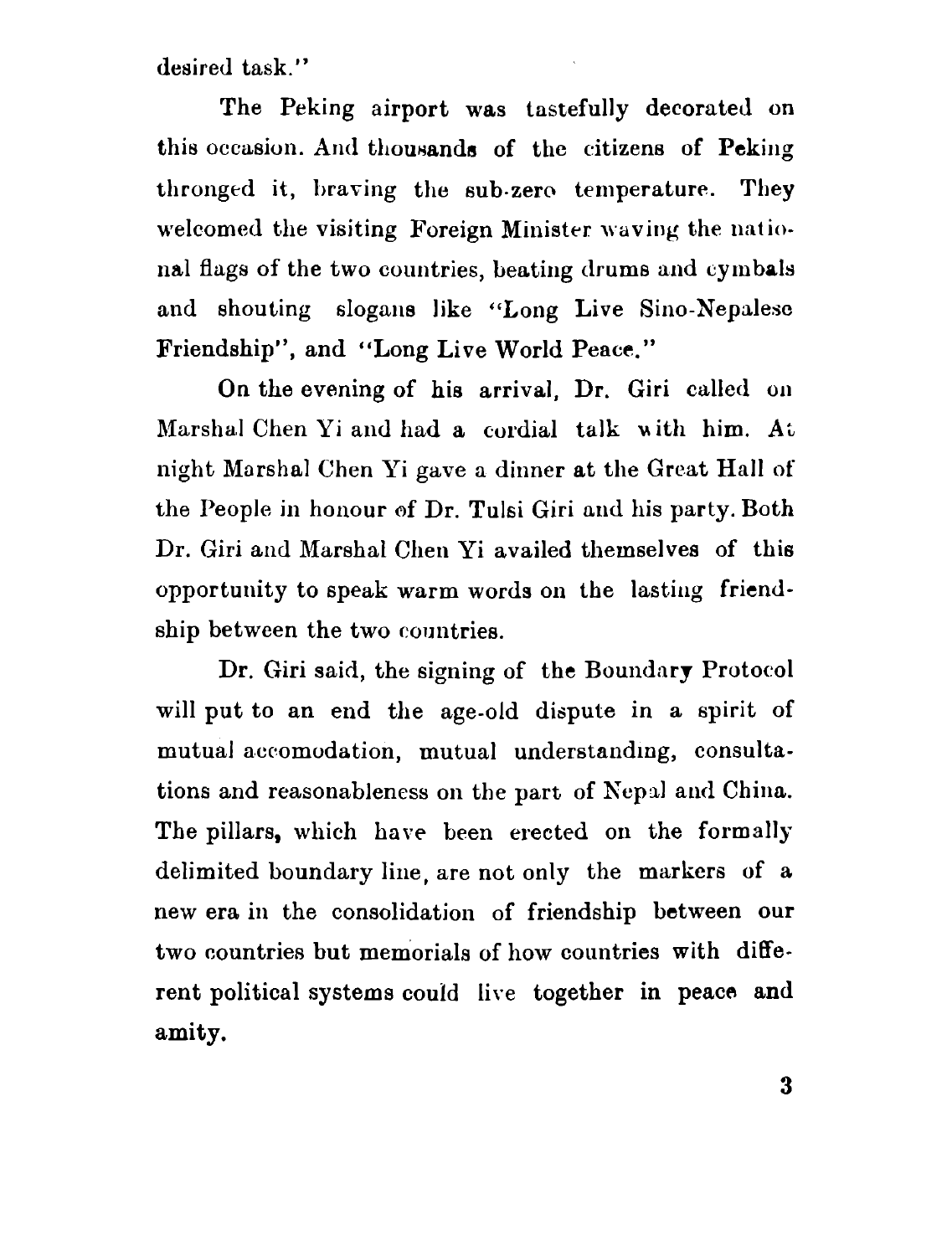Dr. Girl explained that Nepal's policy towards China has been a policy of peace. As a matter of fact, he added, the basic principles of Nepal's foreign policy are peace and friendship with all the countries of the world.

The boundary question between Nepal and China was left over by history. And it had remained unsolved since the days of King Girvana Yuddha Vikram Shah, that is, from the beginning of the 19th century. There was, of course, a traditional customary boundary line, but it was never scientifically delimited and physically demarcated.

With the passage of time it was realised on either side that a final settlement of this question should be arrived at by peaceful negotiations in a spirit of friendship and understanding. With this end in view the Nepal-China Boundary Agreement was signed in Peking on March 21,1960. The formation of Joint Committee, composed of equal number of persons from each side, was envisaged in the Agreement. By the terms of reference, the Joint Committee was empowered "to discuss and solve the concrete boundary questions concerning the Nepal-China Boundary, conduct survey of the boundary, erect boundary-markers and draft a Nepal-China Boundary Treaty,"

4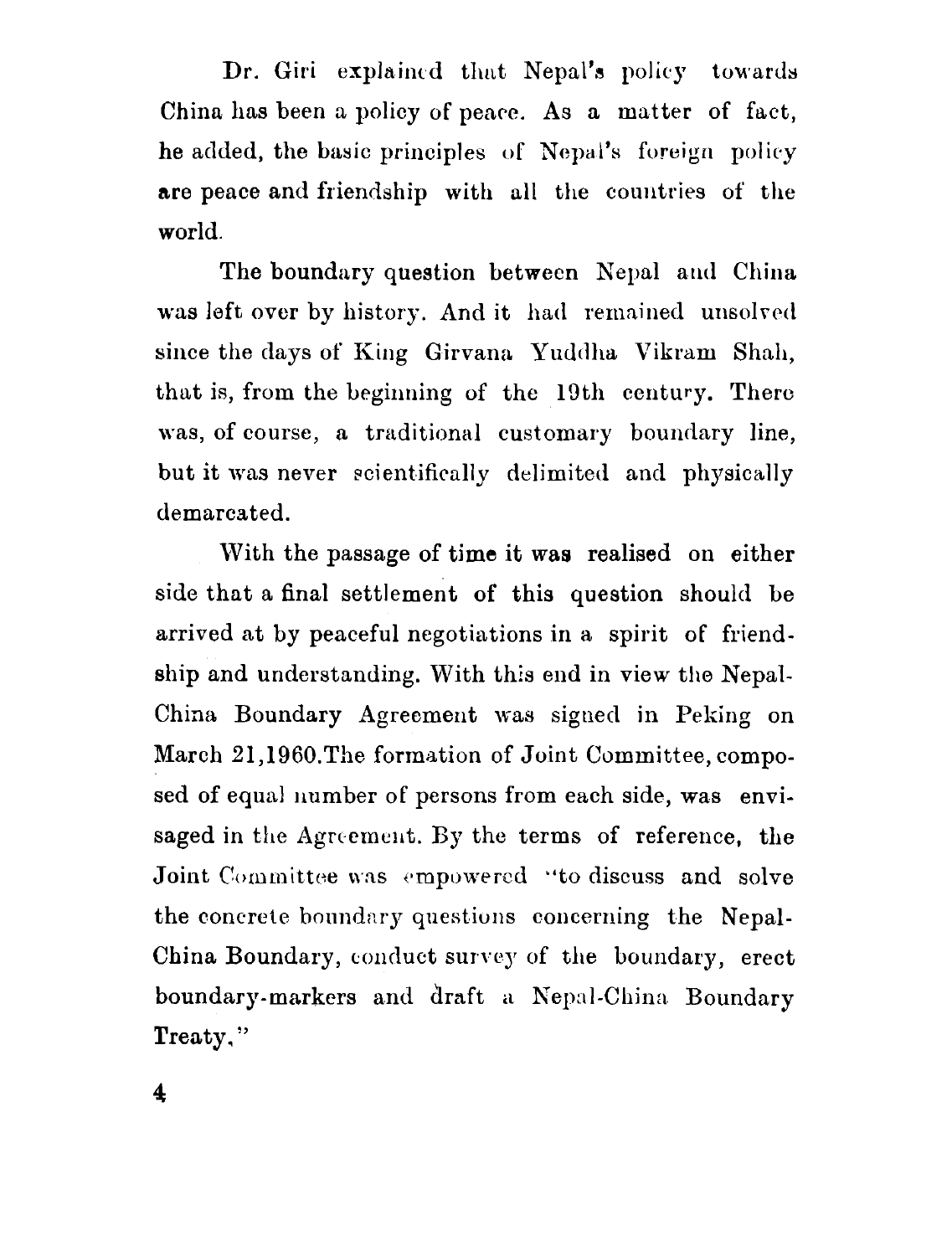Mombers of the Joint Nepal-China Boundary Committee met in the inaugural session around the horseshoe table of the Committee Room in Singh Durbar on the morning of August 11, 1960. The Nepalese side was led by the Foreign and Defence Secretary, Major General Padma Bahadur Khatry; and Mr. Chang Shi-chieh, the first resident Chinese Ambassador to Nepal, headed the Chinese side. The fourth session of the Joint Boundary Committee, which opened in Kathmandu on August 24, 1961, prepared a draft Boundary Treaty. The Treaty itself was signed on October 5, 1961 during the State Visit of His Majesty King Mahendra to China. King Mahendra signed the Treaty on behalf of Nepal, while Chairman Liu Shao-chi was the signatory on behalf of the People's Republic of China.

The Boundary Treaty was a landmark in the history of Nepal-China friendship. It settled all outstanding issues through friendly negotiations in a spirit of friendship and understanding. By this Treaty, Nepal gained 300 sq. miles of territory and Mount Everest remained within Nepal as ever.

All that remained to be done following the Treaty, was to dispatch Boundary-Markers Erection Teams to demarcate the boundary in accordance with the line of delineation, which was accomplished last summer. It was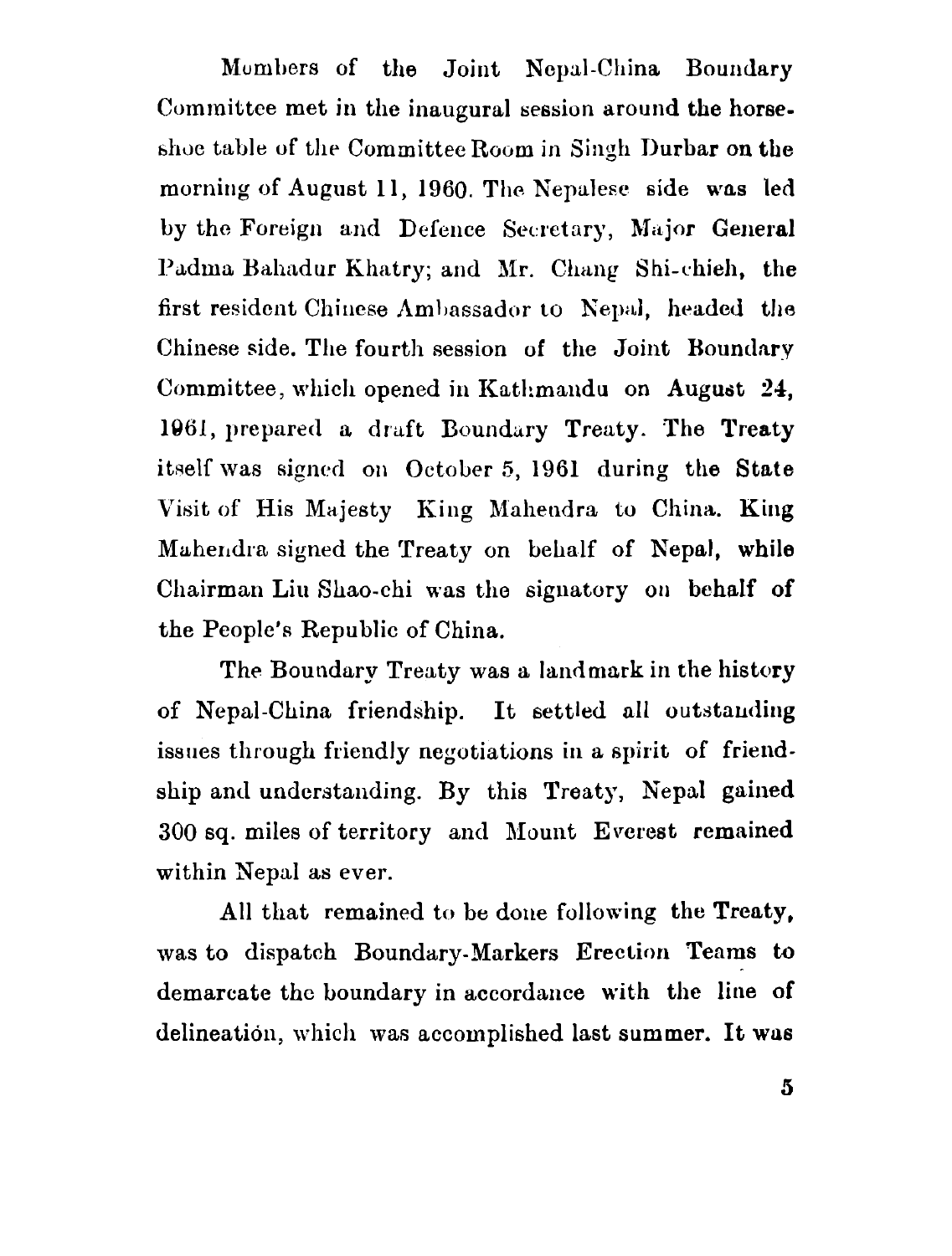followed by the sixth session of the Joint Boundary Committee which met in Kathmandu and Peking successively from December 9, 1962 to January 19,1963.During thc mecting the two sides jointly drafted the Boundary Protocol and made the detailed maps attached to Boundary Treaty, which were to be submitted to the governments of the two countries for examination, approval and signing.

### *Main features* of *the Protocol*

The Protocol is divided into five Parts. Part I gives the background of the principles governing the erection of boundary markers and furnishes details about the form and the number of boundary markers and the place where they are erected. There are two kinds of boundary markers, big and small, bearing serial numbers. The number of boundary markers at one place ranges from one to three. In other words, where the boundary line runs along the ground there is only one boundary marker; where it runs through mid-river or through frontier river or confluence of rivers, there are two boundary markers of the same serial number; and where the confluence of a river forms a boundary, there are three boundary markers of the same seriil number. The boun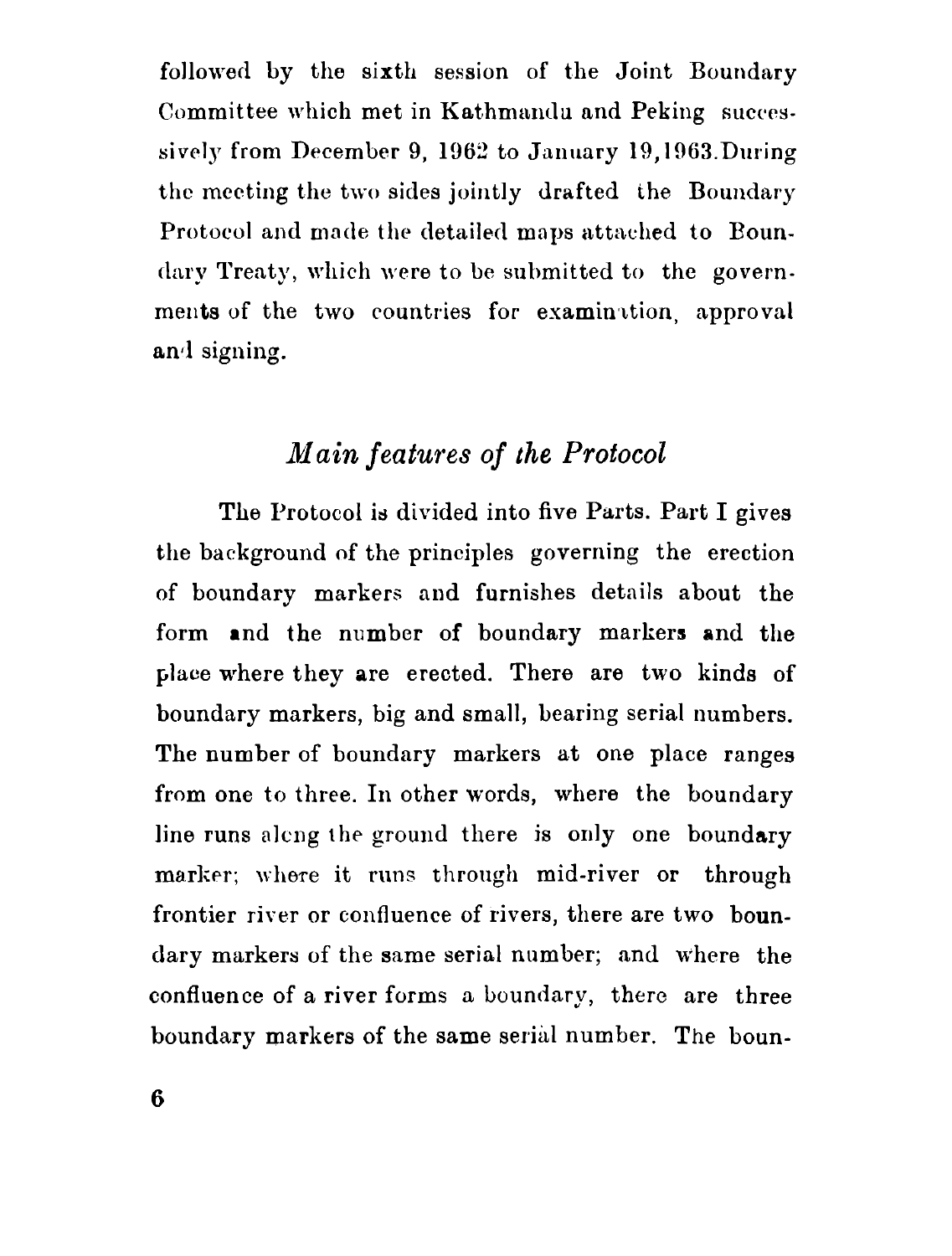dary markers are also carved in rocks, according to need.

Part II gives a comprehensive account of delineation of the boundary line section **by** section along with the distance between each section.

Part III describes the location of each boundary marker from serial number one to seventy-nine in terms of latitude and longitude. Owing to geographical difficulties boundary markera No. 33, 37 and 38 could uot be erected. There are thus only 76 boundary markers of the Serial Nos. between 1 and 76.

Part IV provides for protection of the boundary, the responsibility for which is allotted to each side on the basis of equality. There is also a provision for mutual consultation.

Part V deals with the machinery of inspection and the methods to be adopted, if a boundary river changes its course or if hydro-electric projects or other projects are to be constructed on such rivers.

A map showing in full the boundary line is attached to the Protocol along with six detailed maps of the six sections of the boundary.

Speaking to the pressmen in Hongkong on his **way**  back after signing the Boundary Protocol, Dr. Tulsi Giri said, "So far as the ownership of Sagarmatha (Mt. Everest)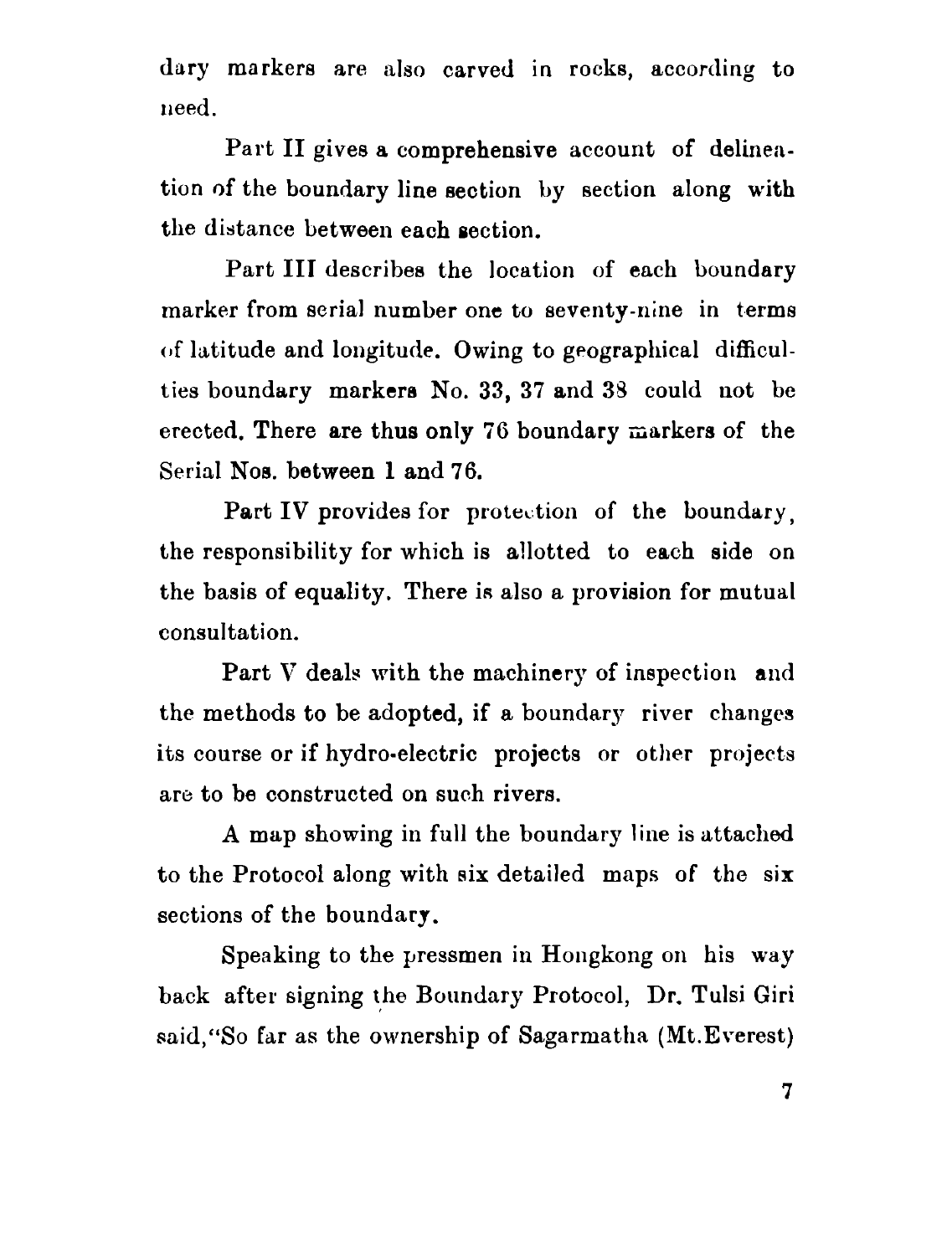is concerned, it belongs to **Nopal."** 

A clear, direct and unambiguous statement of this sort was necessitated by recurring insinuations uppearing in a certain section of the foreign press that the question of the ownership of Sagarmatha was not conclusively defined by the Protocol.

Dr. Giri said that in Peking he had talks with Chinese authorities on matters of mutual interests. He informed that the construction of Kathmandu-Kodari Road is under way but he refused to speculate on the date of its completion. He also reiterated that no thought had at the moment been given to the establishment of air service between Kathmandu and Lhasa.

Dr. Giri, accompanied by the Foreign and Defence Secretary, Major General Pndma Bahadur Khatry, was back in Kathmandu on the morning of January **27.** He was received at the Gauchar Airport by his Ministerial colleagues and the Charge d'Affairs and Military Secretary of the Chinese Embassy, among others. Dr. Giri told the pressmen that the Boundary Protocol, which was signed in an atmosphere of profound friendship and cordiality, had settled all boundary questions.

In reply to a question Dr. Giri said China was particularly interested in the progress of Nepal and wished to see it advance in its own way. He added, "The People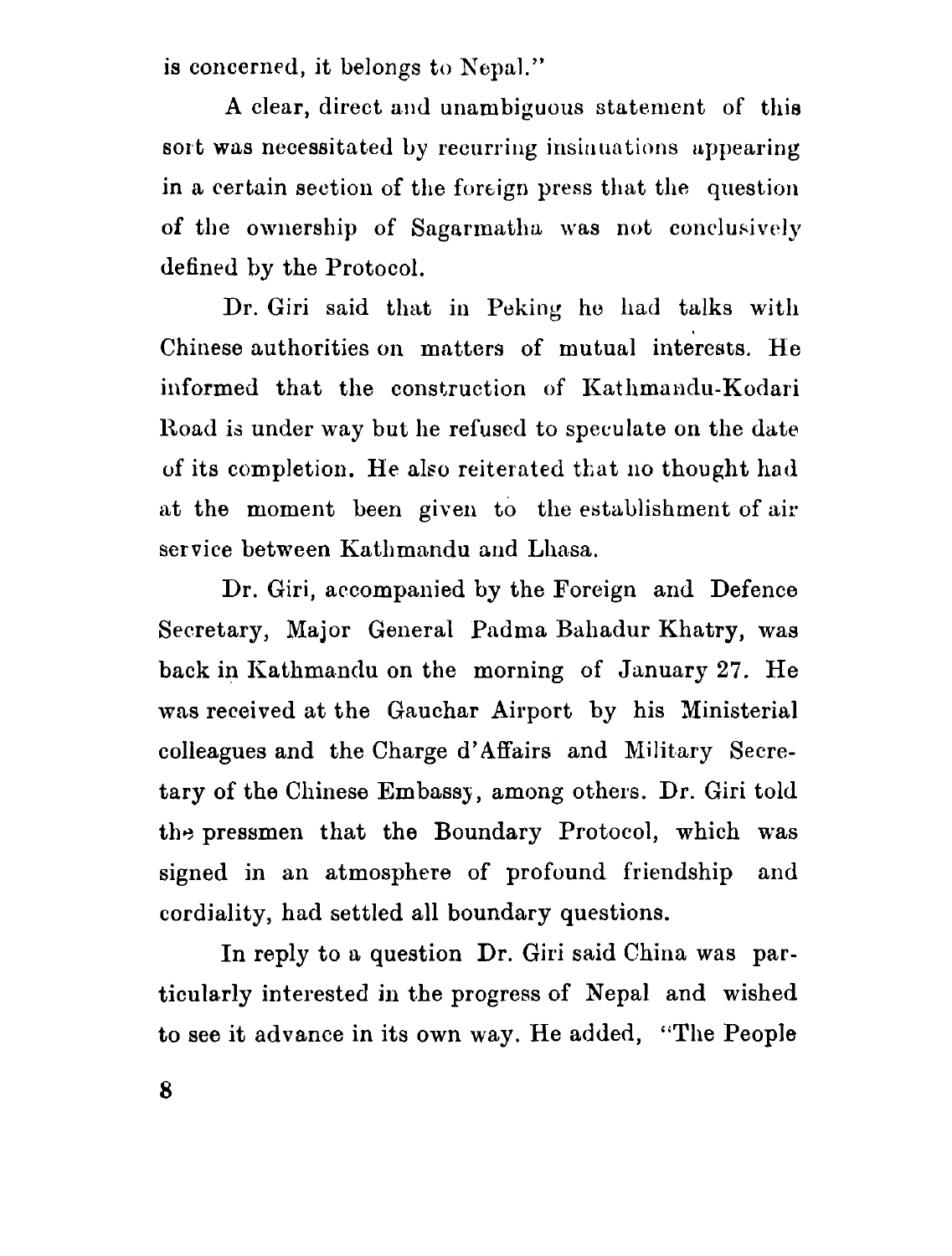of China cherish deep love and respect towards **His**  Majesty King Mahendra and the people of Nepal."

#### *Press Round* **-up**

THE GORAKHAPATRA (January 22) welcomes the Boundary Protocol signed between Nepal and China "as **n** clear example of how successful a policy of settling disputes by peaceful means through mutual negotiations with open heart can be." The paper notes that as the birth-place of Janak and Buddha, Nepal looks on all as her friends and wishes that others also regard her in the same spirit. By the signing of the Protocol relating to boundary between Nepal and China, the peaceful and friendly relations, existing between Nepal and China on the basis of Panchashil, have been further strengthened. Situated between India and China, Nepal is engaged in peaceful development through the Panchayat system and desires treatment of equality from all. She wants to see everlasting peace maintained between her neighbours. Nepal wishes to see the border dispute between China **and**  India settled peacefully without prejudice to the rights of either party. Only this can bring about the welfare of China and India along with that of Nepal.

'-Set up in 1961 the Nepal-China Joint Boundary

 $\boldsymbol{9}$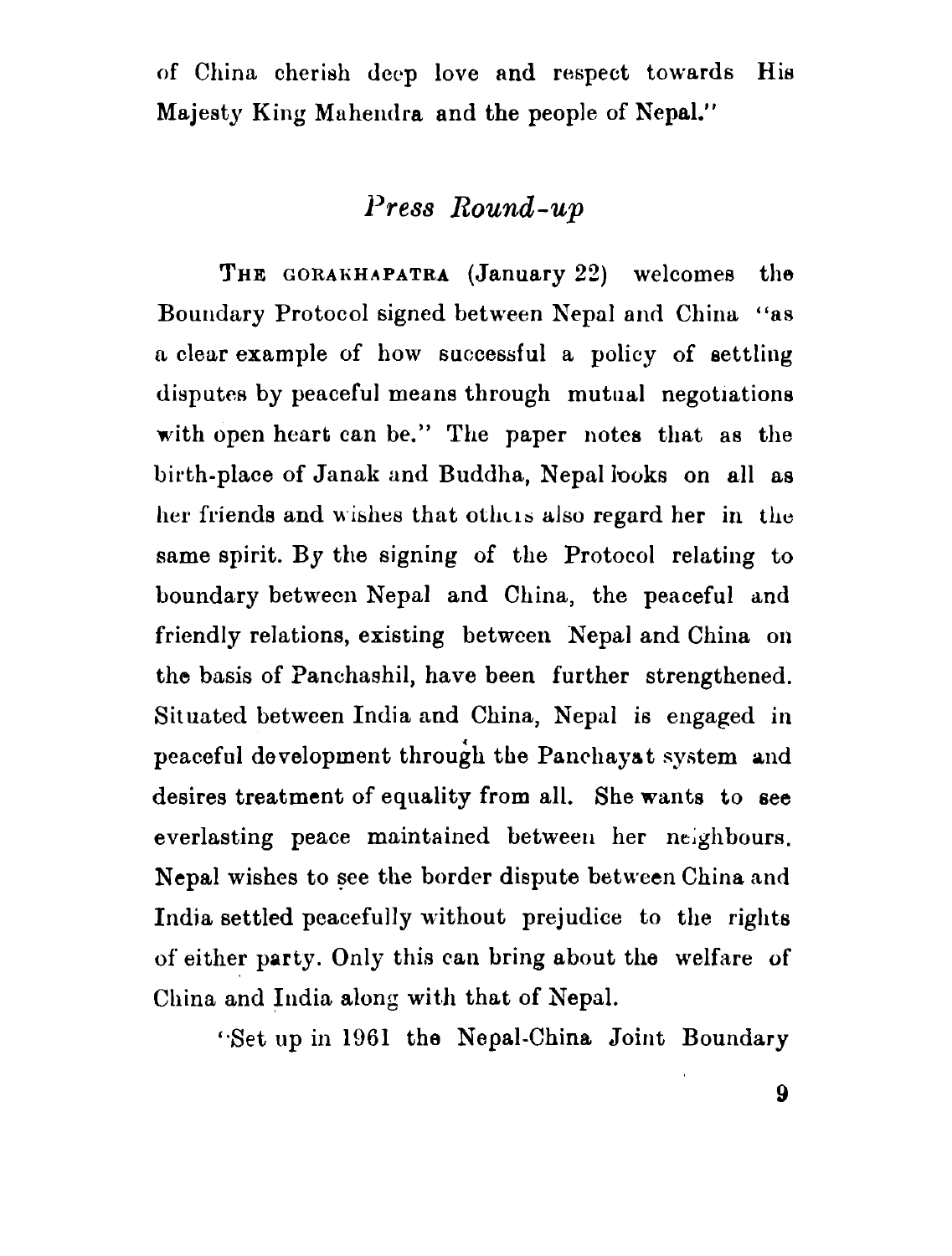Committee has been able to fulfil the task within so short a period, for which the officia's of both sides serving on the Committee deserve commendation. With the signing of the Protocol, the boundary question between the two countries- a hang-over of the past centuries- has been finally settled."

In this connection the paper traced the history of cultural and religious exchanges that have taken place between the two countries from ancient times as landmarks in the long history.The paper recalled the marriage of Bhrikuti with Tsrong Btaan Sgarn Po, the visits of Araniko to China and of Tseun Chang to Nepal.

The NAYA SAMAJ (January 22) noted with satisfaction that with the signing of the Protocol Nepal's northern boundary has been formally and scientifically settled, thus putting an end to a question harking back to the days of Girvana Yuddha Bikram Shah. It went on to thank the Chinese Government for having taken timely steps to arrive at a boundary settlement in order to prevent any possibility of disruption of peace with Nepal, whose policy of self-respecting independence is well-known to **hor.** 

The paper points out that the modern version of the ancient friendship between Nepal and China is jusb eight years old. During these eight years the relations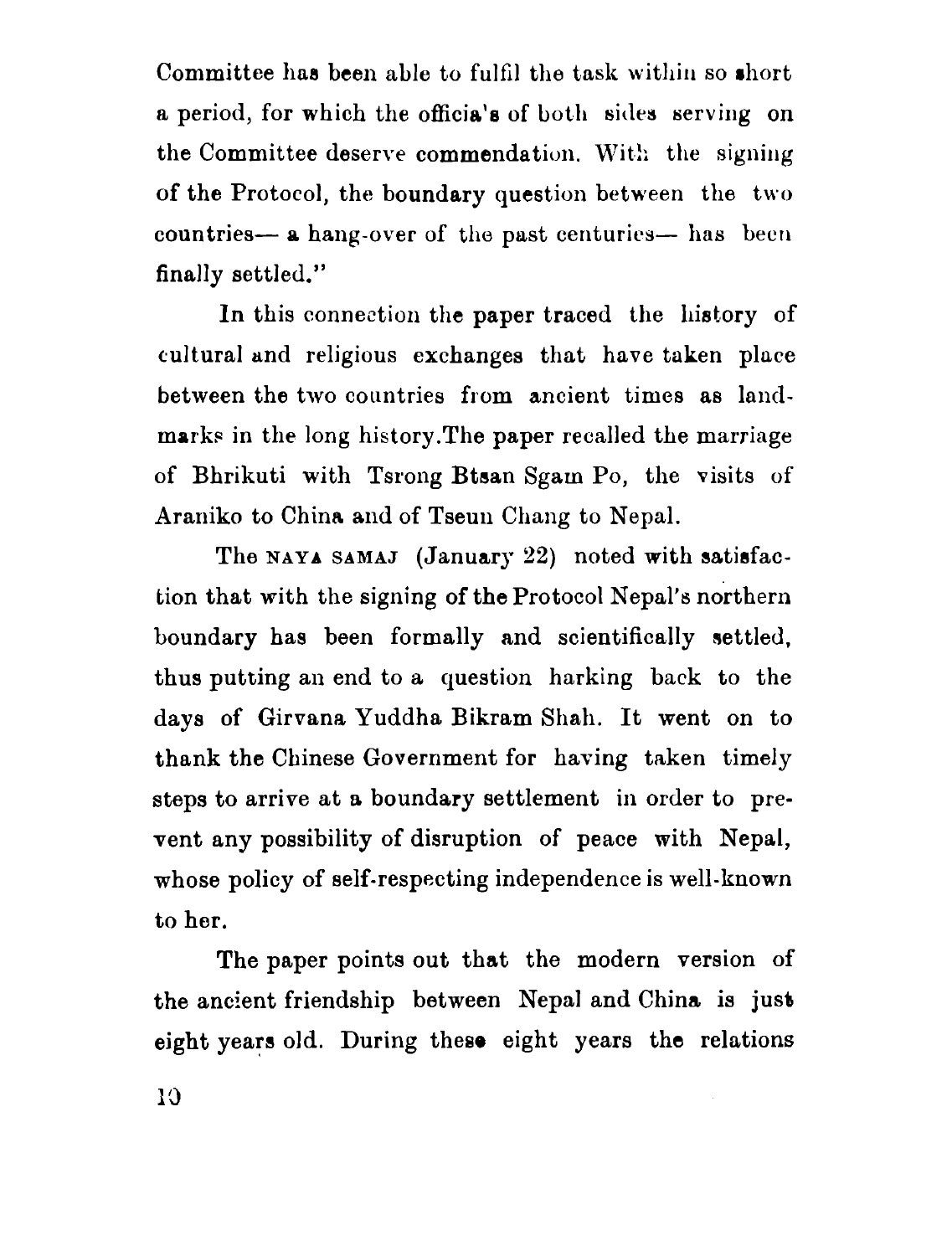between the two countries have been deepened day by day. The people of Nepal are grateful towards China for the generoue help she has extended to Nepal in her development works. Apart from leather, paper and cement works, the Kathmandu-Kodari Highway is being constructed with the Chinese help. When these projects are completed the economic situation of Nepal will be etrengthened.

In conclusion, the paper expresses the hope that the mutual relations subsisting between Nepal and China will prosper and grow with each passing day.

Writing under the caption, "Boundary Protocol is a Symbol of Mutual Goodwill", the **NEPAL1** (January **23)**  comments editorially tliat the signing of the Protocol is a matter of joy. It recalled that a Joint Boundary Committee was formed to reach a settlement and it conducted investigation and exchanged views on all questions relating to the scientific delineation and practical demarcation of the boundary on the basis of equality and mutual interests.

The paper points out that the friendship between Nepal and China has been getting more and more intimate, that the sentiment of love and esteem between the two peoples have existed from times immemorial, **and**  that the policy of China towards **Xepal** has always been amicable. ... For the settlement of the boundary question,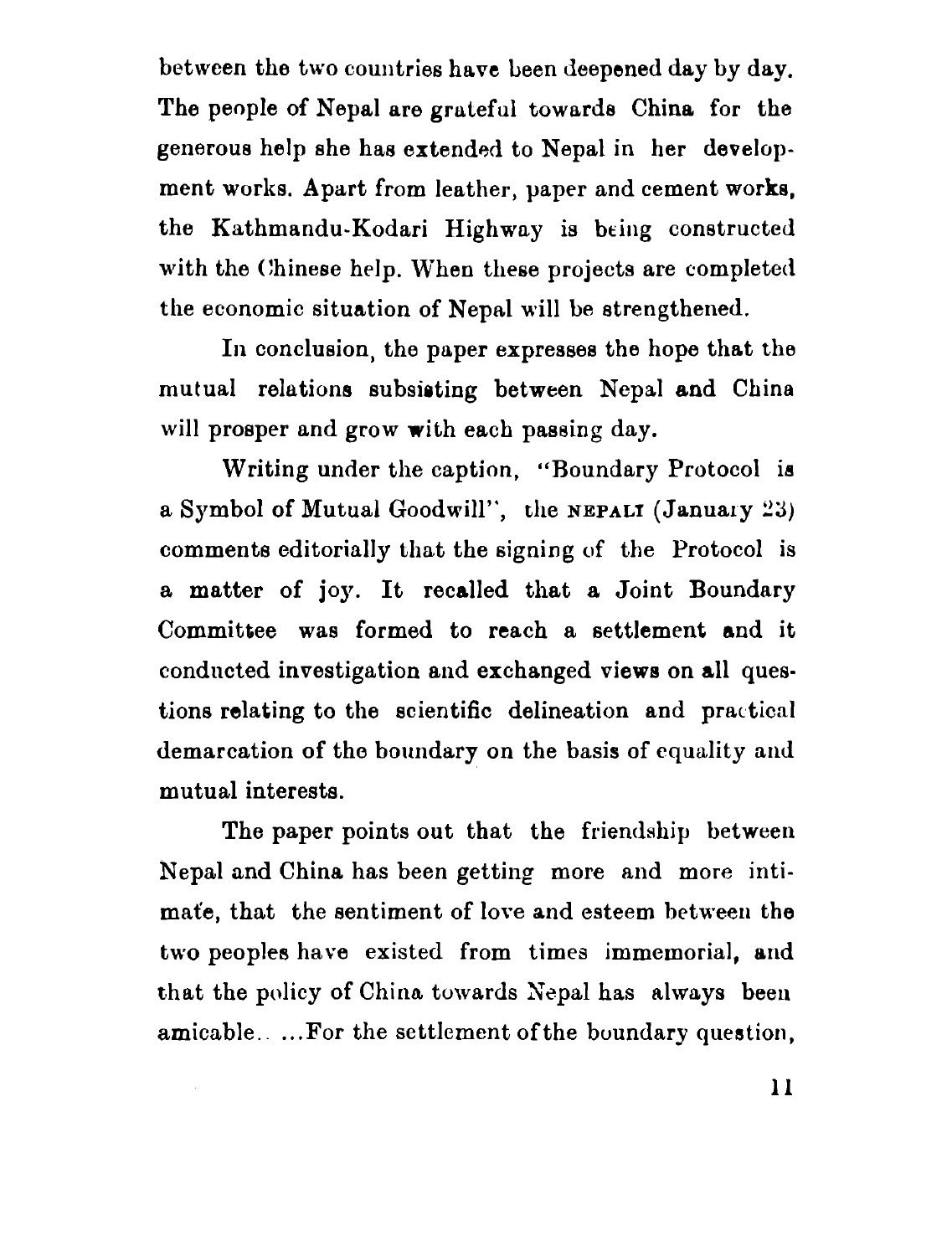therefore, the two sides displayed in full the spirit of mutual co-operation and goodwill. That was why the formal settlement of boundary question could be achieved in an atmosphere of friendship and cordiality. The spirit of amity with which the boundary question could be settled is a priceless flowering of friendship between the two conntries.

The paper adds : "Under the leadership of His Majesty King Mahendra, Nepal is going ahead with her policy of strengthening peaceful relations with all countries, and with her neighbours in particular. The peaceful settlement of Nepal-China boundary question indicates clearly the mutual goodwill subsisting between the two countries, and it should be regarded as the fore-runner of a new **era** of ever-increasing friendship."

THE NEPAL SAMACHAR (January 24) recalls that the work of demarcating the boundary was taken in hand almost immediately after the conclusion of the Boundary Treaty on October 5, 1961. With the completion of the erection of the boundary-markers, as stated in the Protocal, the boundary question between Nepal and China, which had been outstanding over the centuries,was settled within a miraculously short period of time.

The paper also recalled that the question of Sagarmatha (Mt. Everest) was the most acute one. But the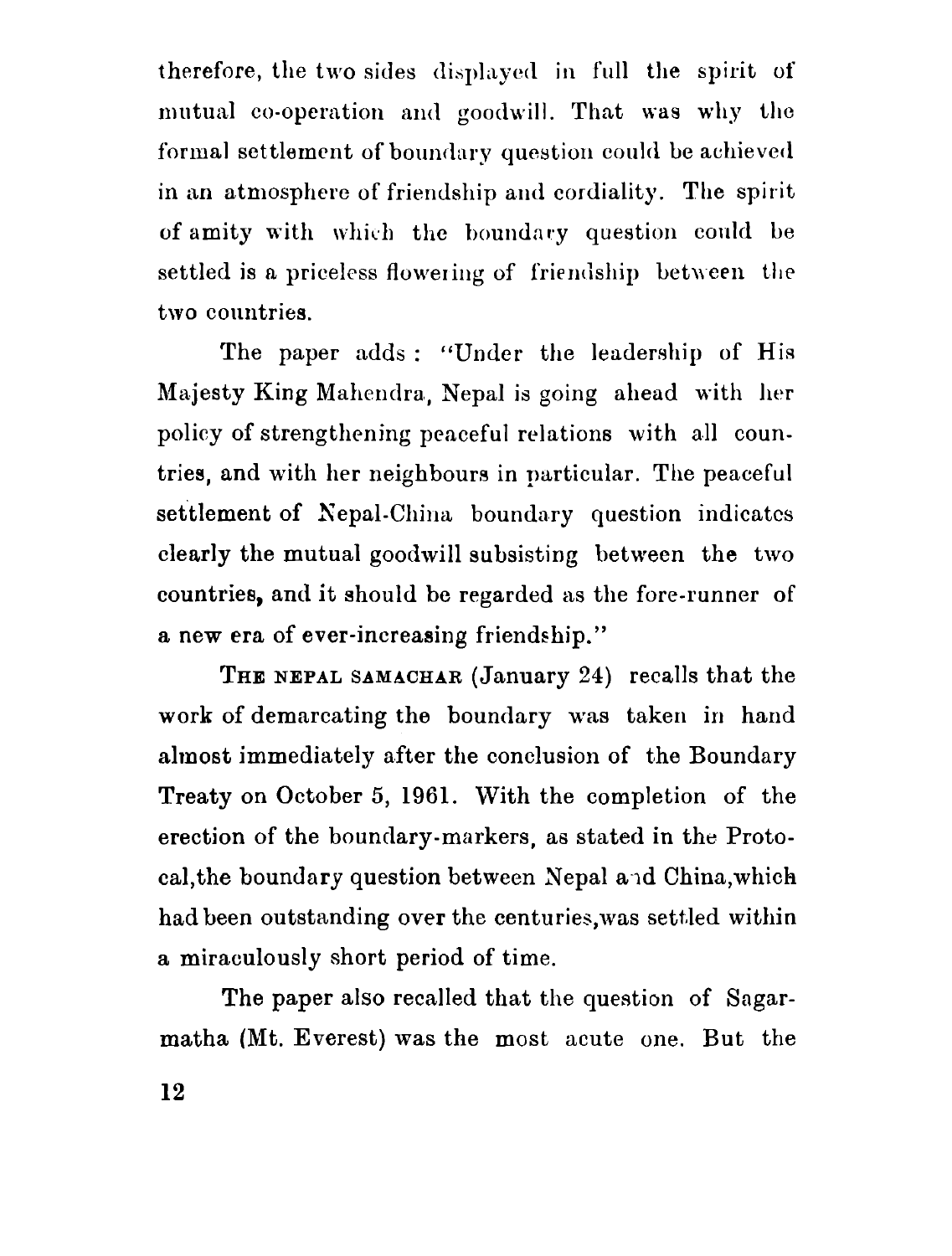Iloundnry Treaty recognised the sovereignty of Ncpal over it to the lasting credit of Nepal-China friendship. This Treaty has further led to the expansion of the Nepalese territory by three hundred square miles.

Thus, the paper says, the Nepal-China Boundary Treaty has three prominent features, and on this account it must be considered the best one in the history of Nepal. They are : settlement of centuries old boundary question between Nepal and China, the gain of 300 sq. miles of land and the settlement of the question of Sagarmatha.

The paper went on to welcome the Protocol signed in a spirit of frienship and understanding, and pointed out that henceforth alll the conceivable possibilities of border disputes between the two conutries have been precluded for all times to come. In particular, the paper commended the programme laid down in the Protocol for tho protection of the boundary-markers and declared that it would be conducive to a satisfactory atmosphere in future, and strengthen the foundations of the Nepal-China friendship in an enduring fashion.

**THE SAMAJ** (January **27)** notes with satisfaction that although the boundary, between the two countries was not scientifically marked out hitherto or physically demarcated, there had been no border disputes in the past. It would be waste of timc to search for a more shi